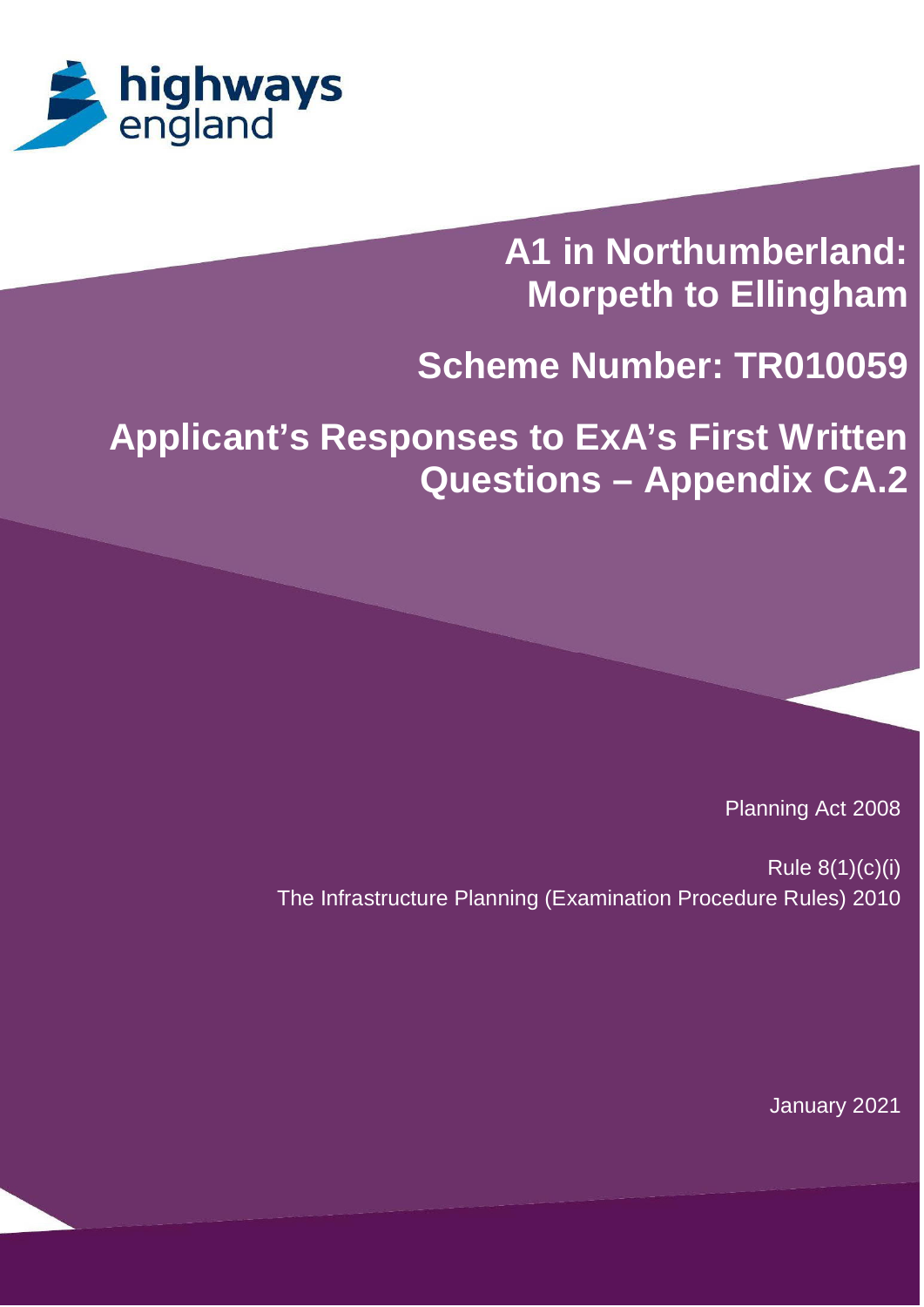

Infrastructure Planning

Planning Act 2008

#### **The Infrastructure Planning (Examination Procedure Rules) 2010**

### **The A1 in Northumberland: Morpeth to Ellingham** Development Consent Order 20[xx]

### **APPLICANT'S RESPONSES TO EXA'S FIRST WRITTEN QUESTIONS - APPENDIX CA.2**

| <b>Rule Number:</b>                 | Rule $8(1)(b)(i)$                 |
|-------------------------------------|-----------------------------------|
| <b>Planning Inspectorate Scheme</b> | TR010059                          |
| <b>Reference</b>                    |                                   |
| Author:                             | A1 in Northumberland Project Team |
|                                     | <b>Highways England</b>           |

| Version | ∣ Date       | <b>Status of Version</b> |
|---------|--------------|--------------------------|
| $Rev$ 0 | January 2021 | Deadline 1 issue         |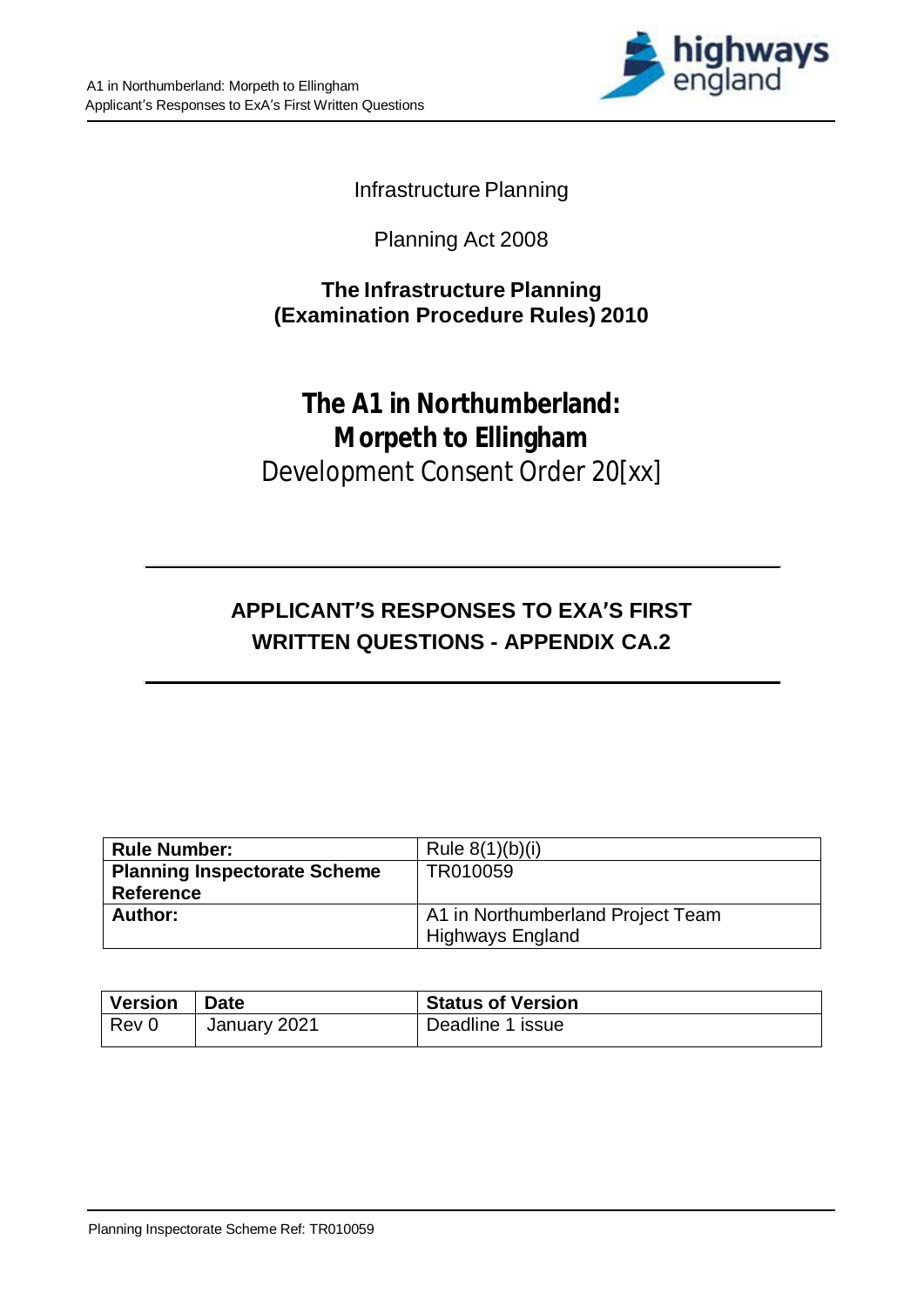| <b>Statutory undertaker</b><br>name | Nature of the<br>undertaking | Land and / or<br>rights affected                                                                                                                                                                                                                                                                                                                                                                                                                                                            | In relation to land,<br>whether and if so, how<br>the tests in $s127(3)$ (a) or<br>(b) can be met                                                                   | In relation to rights,<br>whether and if so, how<br>the tests in $s127(6)$ (a) or<br>(b) can be met                                                                   | <b>Status of any protective</b><br>provisions and / or<br>commercial agreements                                                                   | <b>Settlement</b><br>reached | <b>Representation(s)</b><br>withdrawn in<br>whole or part |
|-------------------------------------|------------------------------|---------------------------------------------------------------------------------------------------------------------------------------------------------------------------------------------------------------------------------------------------------------------------------------------------------------------------------------------------------------------------------------------------------------------------------------------------------------------------------------------|---------------------------------------------------------------------------------------------------------------------------------------------------------------------|-----------------------------------------------------------------------------------------------------------------------------------------------------------------------|---------------------------------------------------------------------------------------------------------------------------------------------------|------------------------------|-----------------------------------------------------------|
| <b>British Gas Limited</b>          | Gas distribution             | <b>Rights</b><br>interests:<br>Permanent<br>acquisition:<br>1-4c, 2-3d, 2-4b,<br>$3-3b$ , $3-3c$ , $3-6a$ ,<br>3-6b, 4-10b, 4-<br>10e, 5-1g, 5-4c,<br>5-7a, 6-2a, 6-<br>3a, 7-8a, 8-6b<br>Acquisition of<br>rights:<br>$2-3c$ , $2-4a$ , $4-$<br>10c, $5-1c$ , $5-1h$ ,<br>6-2b, 6-2o, 6-2r,<br>6-3b, 7-8c, 7-8d<br><b>Temporary</b><br>possession:<br>4-10a, 4-10d, 4-<br>22b, 5-1f, 5-4a,<br>5-4d, 5-6a, 5-<br>7b, 6-2d, 6-2p,<br>$6-2q, 6-2s, 6-3c,$<br>6-3d, 7-8b, 7-<br>8e, 7-8f, 8-6a | The test in $s127(3)(a)$ can<br>be met. The compulsory<br>acquisition of land would<br>not result in serious<br>detriment to the carrying on<br>of the undertaking. | The test in $s127(6)(a)$ can<br>be met. The compulsory<br>acquisition of rights would<br>not result in serious<br>detriment to the carrying on<br>of the undertaking. | The draft DCO contains<br>standard protective<br>provisions which apply to<br>gas transporters. Bespoke<br>provisions have not been<br>requested. | N/A                          | No representation<br>received                             |
| <b>GTC Pipelines Limited</b>        | <b>Utilities</b>             | <b>Rights</b><br>interests:<br>Acquisition of<br>rights:<br>$1-5a$<br><b>Temporary</b><br>possession:<br>$1-5b$                                                                                                                                                                                                                                                                                                                                                                             | The test in $s127(3)(a)$ can<br>be met. The compulsory<br>acquisition of land would<br>not result in serious<br>detriment to the carrying on<br>of the undertaking. | The test in $s127(6)(a)$ can<br>be met. The compulsory<br>acquisition of rights would<br>not result in serious<br>detriment to the carrying on<br>of the undertaking. | The draft DCO contains<br>standard protective<br>provisions which apply to<br>gas transporters. Bespoke<br>provisions have not been<br>requested. | <b>No</b>                    | No representation<br>received                             |
| Northern Gas                        | Gas distribution             | <b>Rights</b>                                                                                                                                                                                                                                                                                                                                                                                                                                                                               | The test in $s127(3)(a)$ can                                                                                                                                        | The test in $s127(6)(a)$ can                                                                                                                                          | The draft DCO contains                                                                                                                            | No                           | Representation                                            |

*Table 1 S127 Statutory Undertakers Land and Rights - Part A*

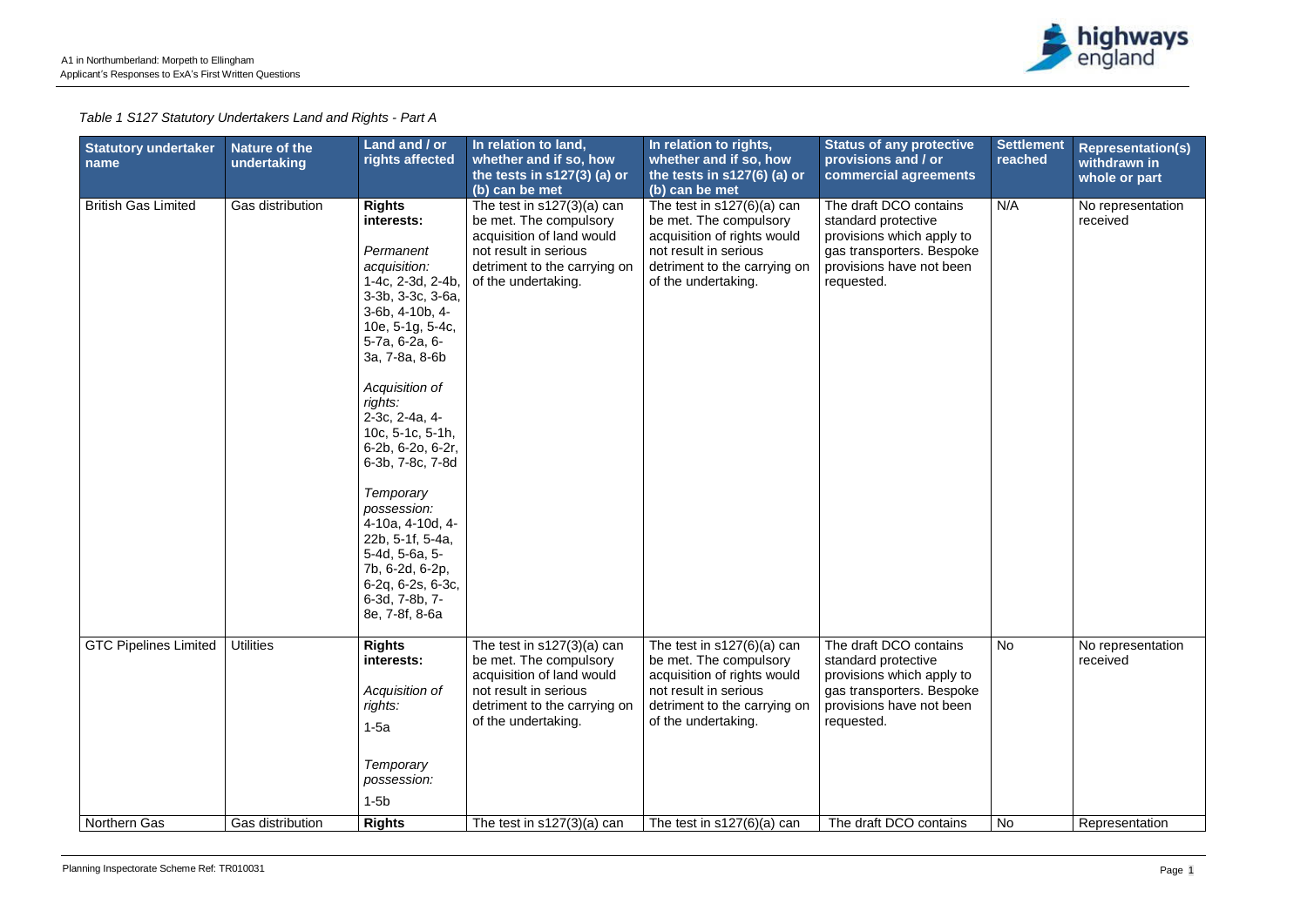| <b>Statutory undertaker</b><br>name           | Nature of the<br>undertaking | Land and / or<br>rights affected                                                                                                                                                                                    | In relation to land,<br>whether and if so, how<br>the tests in $s127(3)$ (a) or<br>(b) can be met                                                                                                                                                                    | In relation to rights,<br>whether and if so, how<br>the tests in $s127(6)$ (a) or<br>(b) can be met                                                                                                                                                                            | <b>Status of any protective</b><br>provisions and / or<br>commercial agreements                                                                                                                                                                                                   | <b>Settlement</b><br>reached | <b>Representation(s)</b><br>withdrawn in<br>whole or part |
|-----------------------------------------------|------------------------------|---------------------------------------------------------------------------------------------------------------------------------------------------------------------------------------------------------------------|----------------------------------------------------------------------------------------------------------------------------------------------------------------------------------------------------------------------------------------------------------------------|--------------------------------------------------------------------------------------------------------------------------------------------------------------------------------------------------------------------------------------------------------------------------------|-----------------------------------------------------------------------------------------------------------------------------------------------------------------------------------------------------------------------------------------------------------------------------------|------------------------------|-----------------------------------------------------------|
| <b>Networks Limited</b>                       |                              | interests:<br>Permanent<br>acquisition:<br>2-13c, 7-8a, 9-<br>14a<br>Acquisition of<br>rights:<br>$1-7a$ , $1-7d$ , $3-$<br>7b,<br>Temporary<br>possession:<br>1-7b, 1-7c, 2-<br>13d, 2-13e, 2-<br>13f, 3-7c, 3-7d, | be met. The compulsory<br>acquisition of land would<br>not result in serious<br>detriment to the carrying on<br>of the undertaking, and<br>NGN have not raised any<br>concerns to this effect in<br>their relevant<br>representations or written<br>representations. | be met. The compulsory<br>acquisition of rights would<br>not result in serious<br>detriment to the carrying on<br>of the undertaking, and<br>NGN have not raised any<br>concerns specific to this<br>effect in their relevant<br>representations or written<br>representations | standard protective<br>provisions which apply to<br>gas transportation.<br>Negotiations are ongoing<br>and an update will be set<br>out in the Statement of<br>Common Ground between<br>the Applicant and Northern<br>Gas Networks, and<br>submitted shortly after<br>Deadline 1. |                              | received.<br>Status: not<br>withdrawn                     |
| Northern Powergrid<br><b>Holdings Company</b> | <b>Utilities</b>             | <b>Rights</b><br>interests:<br>Temporary<br>possession:<br>$4-3a$                                                                                                                                                   | The test in $s127(3)(a)$ can<br>be met. The compulsory<br>acquisition of land would<br>not result in serious<br>detriment to the carrying on<br>of the undertaking.                                                                                                  | The test in $s127(6)(a)$ can<br>be met. The compulsory<br>acquisition of rights would<br>not result in serious<br>detriment to the carrying on<br>of the undertaking.                                                                                                          | The draft DCO contains<br>standard protective<br>provisions which apply to<br>power transmission.<br>Bespoke provisions have<br>not been requested.                                                                                                                               | <b>No</b>                    | No representation<br>received                             |
| Northumbrian Water<br>Limited                 | <b>Utilities</b>             | <b>Rights</b><br>interests:<br>Permanent<br>acquisition:<br>$2-5b$ , $4-6a$ , $6-$<br>2a, 9-17b,<br>Temporary<br>possession:<br>7-1a, 9-17d                                                                         | The test in $s127(3)(a)$ can<br>be met. The compulsory<br>acquisition of land would<br>not result in serious<br>detriment to the carrying on<br>of the undertaking.                                                                                                  | The test in $s127(6)(a)$ can<br>be met. The compulsory<br>acquisition of rights would<br>not result in serious<br>detriment to the carrying on<br>of the undertaking.                                                                                                          | The draft DCO contains<br>standard protective<br>provisions which apply to<br>water transporters.<br>Bespoke provisions have<br>not been requested.                                                                                                                               | <b>No</b>                    | No representation<br>received                             |

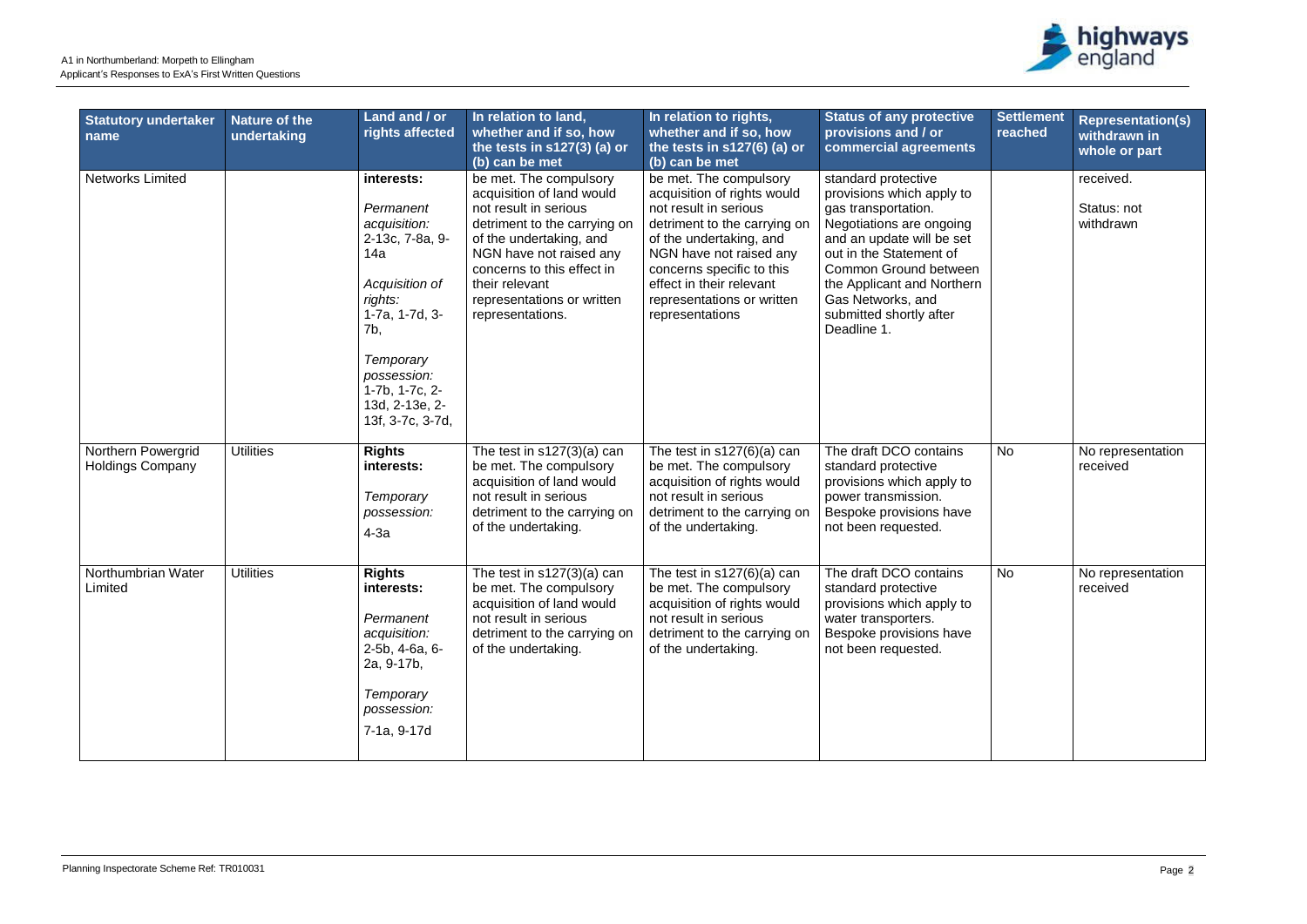| <b>Statutory undertaker</b><br>name | Nature of the<br>undertaking | Land and / or<br>rights affected                                                                                                                                                                                                                                                                                                                    | In relation to land,<br>whether and if so, how<br>the tests in s127(3) (a) or<br>(b) can be met                                                                     | In relation to rights,<br>whether and if so, how<br>the tests in $s127(6)$ (a) or<br>(b) can be met                                                                   | <b>Status of any</b><br>protective provisions<br>and / or commercial<br>agreements                                                                             | <b>Settlement</b><br>reached | <b>Representation(s)</b><br>withdrawn in<br>whole or part |
|-------------------------------------|------------------------------|-----------------------------------------------------------------------------------------------------------------------------------------------------------------------------------------------------------------------------------------------------------------------------------------------------------------------------------------------------|---------------------------------------------------------------------------------------------------------------------------------------------------------------------|-----------------------------------------------------------------------------------------------------------------------------------------------------------------------|----------------------------------------------------------------------------------------------------------------------------------------------------------------|------------------------------|-----------------------------------------------------------|
| Arqiva Limited                      | Telecommunications           | <b>Land interests:</b><br>Acquisition of<br>rights:<br>$13-1h$<br><b>Rights interests:</b><br>Permanent<br>acquisition:<br>13-1g, 13-1i, 13-1j,<br>$13-3a$<br>Acquisition of<br>rights:<br>13-1b, 13-1d,                                                                                                                                            | The test in $s127(3)(a)$ can<br>be met. The compulsory<br>acquisition of land would<br>not result in serious<br>detriment to the carrying<br>on of the undertaking. | The test in $s127(6)(a)$ can<br>be met. The compulsory<br>acquisition of rights would<br>not result in serious<br>detriment to the carrying<br>on of the undertaking. | Protective provisions are<br>included in the draft<br>DCO and bespoke<br>provisions have not<br>been requested. No<br>representation has been<br>received.     |                              | No representation<br>received                             |
| Innogy Renewables UK<br>Limited     | <b>Utilities</b>             | <b>Rights interests:</b><br>Permanent<br>acquisition:<br>15-1c, 15-1k, 15-<br>4b, 15-4e, 15-4f,<br>16-1c, 16-5b, 16-<br>5d, 17-5b<br>Acquisition of<br>rights:<br>15-1j, 16-1a, 16-<br>1b, 16-5a, 16-5e,<br>16-5g, 17-5a<br>Temporary<br>possession:<br>15-1a, 15-1b, 15-<br>1d, 15-1h, 15-4a,<br>15-4c, 15-4d, 16-<br>5c, 16-5f, 16-5h,<br>$16-5i$ | The test in $s127(3)(a)$ can<br>be met. The compulsory<br>acquisition of land would<br>not result in serious<br>detriment to the carrying<br>on of the undertaking. | The test in $s127(6)(a)$ can<br>be met. The compulsory<br>acquisition of rights would<br>not result in serious<br>detriment to the carrying<br>on of the undertaking. | The draft DCO contains<br>standard protective<br>provisions which apply<br>to renewable energy<br>suppliers. Bespoke<br>provisions have not<br>been requested. | No                           | No representation<br>received                             |
| Northern Gas Networks               | <b>Gas distribution</b>      | <b>Rights interests:</b>                                                                                                                                                                                                                                                                                                                            | The test in $s127(3)(a)$ can                                                                                                                                        | The test in $s127(6)(a)$ can                                                                                                                                          | The draft DCO contains   No                                                                                                                                    |                              | Representation                                            |

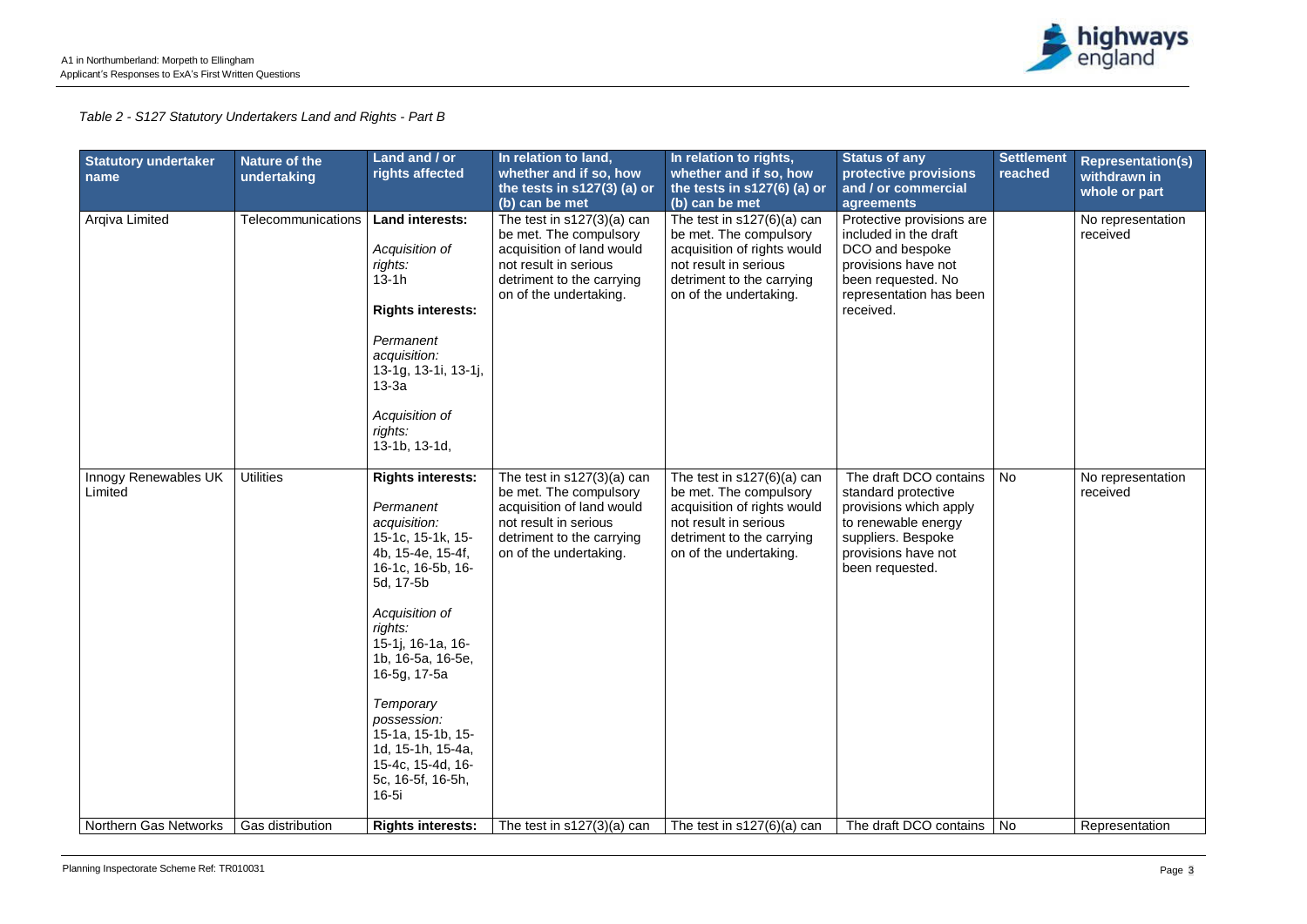| <b>Statutory undertaker</b><br>name | <b>Nature of the</b><br>undertaking | Land and / or<br>rights affected                                                                                                                                                                                                                                                                                                                                                                                                                                                                                                                                              | In relation to land,<br>whether and if so, how<br>the tests in s127(3) (a) or<br>(b) can be met                                                                                                                                                                                                                                                                                                                 | In relation to rights,<br>whether and if so, how<br>the tests in s127(6) (a) or<br>(b) can be met                                                                                                                                                                                                                                                                                                                                                       | <b>Status of any</b><br>protective provisions<br>and / or commercial<br>agreements                                                                                                                                                                                                              | <b>Settlement</b><br>reached | <b>Representation(s)</b><br>withdrawn in<br>whole or part |
|-------------------------------------|-------------------------------------|-------------------------------------------------------------------------------------------------------------------------------------------------------------------------------------------------------------------------------------------------------------------------------------------------------------------------------------------------------------------------------------------------------------------------------------------------------------------------------------------------------------------------------------------------------------------------------|-----------------------------------------------------------------------------------------------------------------------------------------------------------------------------------------------------------------------------------------------------------------------------------------------------------------------------------------------------------------------------------------------------------------|---------------------------------------------------------------------------------------------------------------------------------------------------------------------------------------------------------------------------------------------------------------------------------------------------------------------------------------------------------------------------------------------------------------------------------------------------------|-------------------------------------------------------------------------------------------------------------------------------------------------------------------------------------------------------------------------------------------------------------------------------------------------|------------------------------|-----------------------------------------------------------|
| Limited                             |                                     | Permanent<br>acquisition:<br>15-19a, 16-5b<br>Acquisition of<br>rights:<br>$16-3z$                                                                                                                                                                                                                                                                                                                                                                                                                                                                                            | be met. The compulsory<br>acquisition of land would<br>not result in serious<br>detriment to the carrying<br>on of the undertaking, and<br>NGN have not raised any<br>concerns to this effect in<br>their relevant<br>representations.                                                                                                                                                                          | be met. The compulsory<br>acquisition of rights would<br>not result in serious<br>detriment to the carrying<br>on of the undertaking, and<br>NGN have not raised any<br>concerns to this effect in<br>their relevant<br>representations.                                                                                                                                                                                                                | standard protective<br>provisions which apply<br>to gas transmission. The<br>negotiations are ongoing<br>and will be set out in the<br><b>Statement of Common</b><br>Ground between the<br>Applicant and Northern<br><b>Gas Networks Limited,</b><br>and submitted shortly<br>after Deadline 1. |                              | received.<br>Status: not<br>withdrawn                     |
| Northumberland County<br>Council    | <b>Transport Authority</b>          | <b>Land interests:</b><br>Permanent<br>acquisition:<br>15-28a, 15-2a, 15-<br>26b, 15-2b, 15-<br>17a, 15-2f, 15-22a,<br>15-26d, 15-26g,<br>15-26f, 15-26e, 15-<br>27b, 15-26h, 14-<br>6a, 14-6d, 15-19a,<br>15-14a, 15-2d, 15-<br>13a, 15-13b, 15-<br>7a, 15-7b, 15-18g,<br>15-18k, 16-8a, 13-<br>1 <sub>m</sub><br>Acquisition of<br>rights:<br>12-2a, 15-27a, 15-<br>26c, 14-6b, 14-6c,<br>12-1a, 16-2b, 15-<br>18h, 13-1n<br>Temporary<br>possession:<br>15-26a, 17-1a, 17-<br>3a, 15-22b, 15-<br>25a, 14-2a, 15-<br>20a, 15-19b, 15-<br>2c, 15-2e, 15-4c,<br>16-5f, 17-2d, | The test $127(3)$ can be<br>met. The compulsory<br>acquisition of highway land<br>is for the purpose of<br>improvements to the<br>existing highway authority<br>network. Whilst there may<br>be temporary adverse<br>impacts upon the local<br>highway network whilst<br>works were ongoing, the<br>resultant effect of the<br>completed works would be<br>beneficial to users of the<br>local highway network. | The test in $s127(6)(a)$ can<br>be met. The compulsory<br>acquisition of rights would<br>not result in serious<br>detriment to the carrying<br>on of the undertaking,<br>rather a benefit. The<br>improvement of local<br>highway authority land<br>through a significant capital<br>improvement programme<br>would result in substantial<br>benefits to both the<br>highway authority and<br>motorists with no cost to<br>the local highway authority. | Not applicable                                                                                                                                                                                                                                                                                  |                              | No representation<br>received                             |